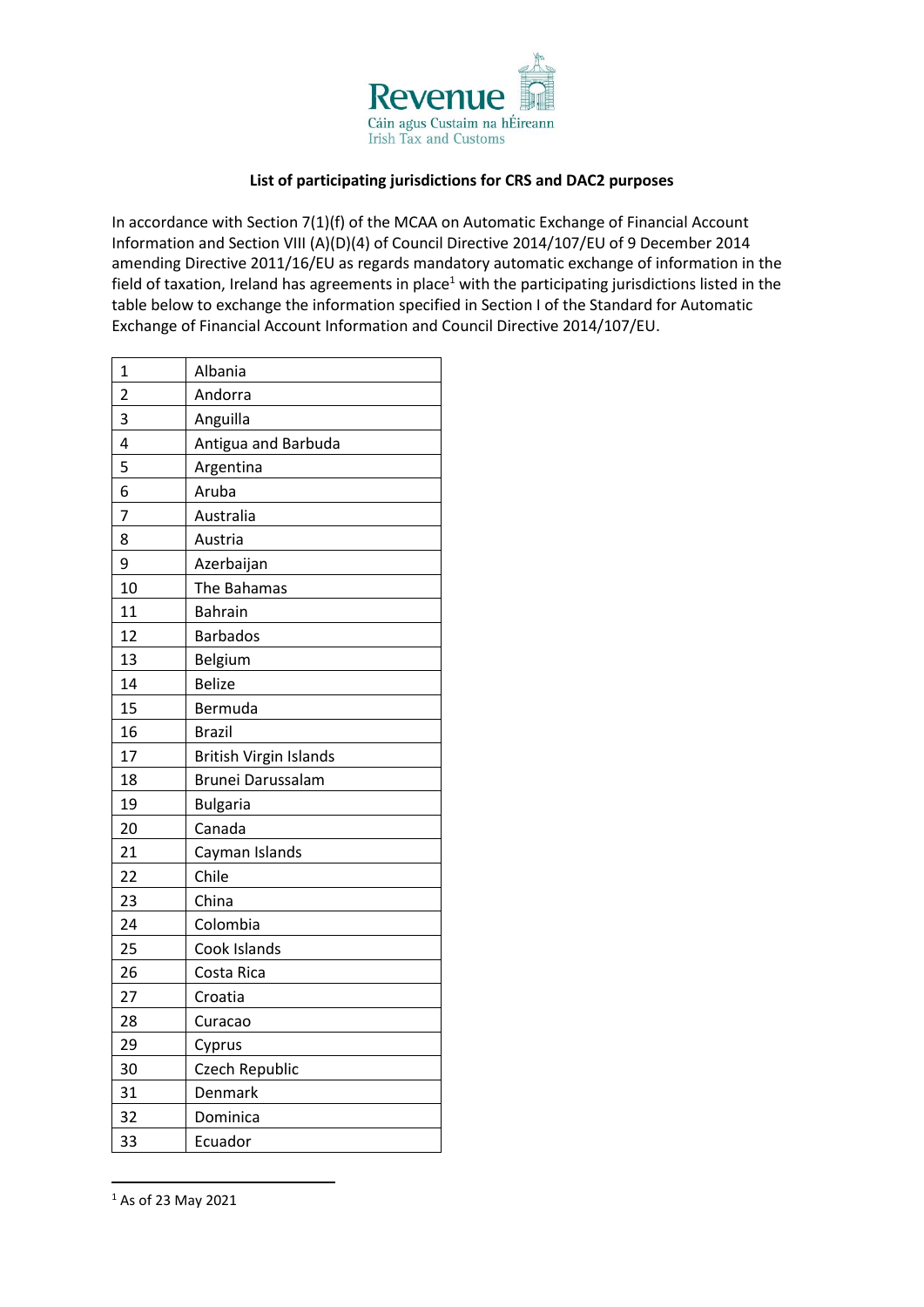| 34 | Estonia                        |
|----|--------------------------------|
| 35 | Faroe Islands                  |
| 36 | Finland                        |
| 37 | France                         |
| 38 | New Caledonia (through France) |
| 39 | Germany                        |
| 40 | Ghana                          |
| 41 | Gibraltar                      |
| 42 | Greece                         |
| 43 | Greenland                      |
| 44 | Grenada                        |
| 45 | Guernsey                       |
| 46 | Hong Kong (China)              |
| 47 | Hungary                        |
| 48 | Iceland                        |
| 49 | India                          |
| 50 | Indonesia                      |
| 51 | Isle of Man                    |
| 52 | Israel                         |
| 53 | Italy                          |
| 54 | Japan                          |
| 55 | Jamaica                        |
| 56 | Jersey                         |
| 57 | Kazakhstan                     |
| 58 | Kenya                          |
| 59 | Korea                          |
| 60 | Kuwait                         |
| 61 | Latvia                         |
| 62 | Lebanon                        |
| 63 | Liberia                        |
| 64 | Liechtenstein                  |
| 65 | Lithuania                      |
| 66 | Luxembourg                     |
| 67 | Macau (China)                  |
| 68 | Malaysia                       |
| 69 | Maldives                       |
| 70 | Malta                          |
| 71 | <b>Marshall Islands</b>        |
| 72 | Mauritius                      |
| 73 | Mexico                         |
| 74 | Moldova                        |
| 75 | Monaco                         |
| 76 | Montserrat                     |
| 77 | Morocco                        |
| 78 | Nauru                          |
| 79 | Netherlands                    |
| 80 | New Zealand                    |
| 81 | Nigeria                        |
| 82 | Niue                           |